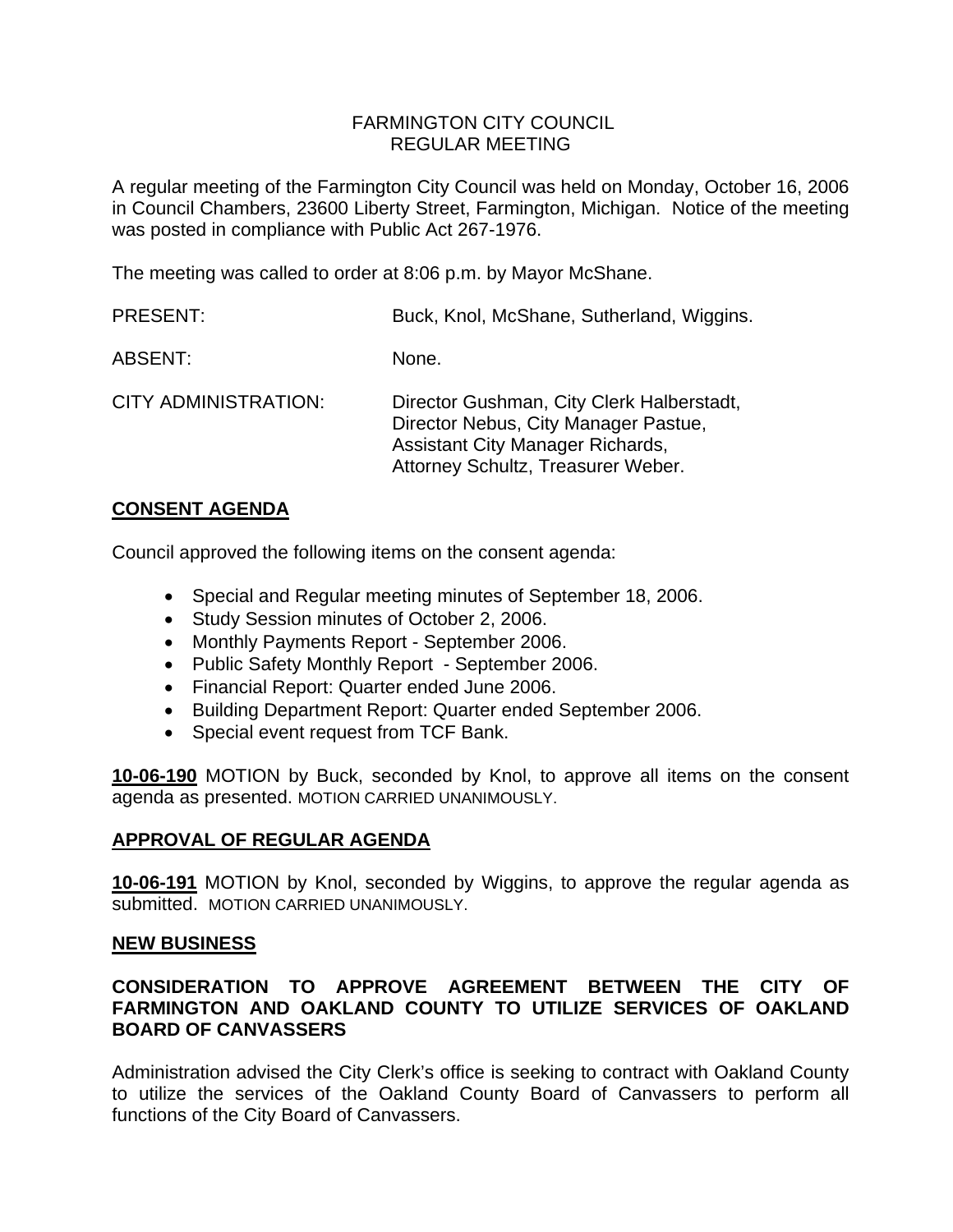Administration further advised the City Attorney had reviewed the contract and found "no legal impediment to the City passing a resolution entering into the agreement."

**RESOLUTION 10-06-192** Motion by Sutherland, seconded by Knol, to adopt a resolution to approve a five-year agreement with Oakland County to utilize the County Board of Canvassers services and authorize the Mayor and Clerk to sign the agreement on behalf of the City. [SEE ATTACHED RESOLUTION AND AGREEMENT]. MOTION CARRIED UNANIMOUSLY.

### **CONSIDER SCHEDULING A PUBLIC HEARING RE: 2007 CDBG COMMUNITY DEVELOPMENT BLOCK GRANT APPLICATION**

Administration recommended that Council consider establishing the following development objectives for the Community Development Block Grant (CDBG) 2007 program: (1) \$16,747 for senior services and (2) \$11,164 for public services (senior services).

**RESOLUTION 10-06-193** Motion by Knol, seconded by Wiggins, to schedule a public hearing on November 20, 2006 at 8:00 p.m. for public comment on the proposed 2007 Community Development Block Grant program application. MOTION CARRIED UNANIMOUSLY.

### **CONSIDERATION TO INTRODUCE ORDINANCE C-721-2006 REGARDING CHANGES TO OUTDOOR SEATING REQUIREMENTS AND AMENDING THE COMMERCIAL TABLE OF USES**

Administration advised the Planning Commission held a public hearing at their October 9 meeting regarding proposed changes to outdoor seating requirements and following the public hearing recommended the City Council adopt the proposed changes.

Administration further advised changes related to providing more flexibility to the current requirement of a metal railing for outdoor seating and the Commercial Tables of Uses.

**10-06-194** MOTION by Wiggins, seconded by Sutherland, to introduce Ordinance C-721- 2006 regarding Zoning Code text changes relating to outdoor seating requirements and amending the commercial table of uses. [SEE ATTACHED ORDINANCE]. MOTION CARRIED UNANIMOUSLY.

# **CONSIDERATION TO ESTABLISH TEMPORARY COMMITTEE TO STUDY PRINCIPAL SHOPPING DISTRICT RENEWAL**

Administration advised the Principal Shopping District (PSD) Special Assessment is scheduled to expire at the end of the current fiscal year. Administration further advised the DDA Board has requested the City Council form a temporary committee to study the renewal of the PSD assessment.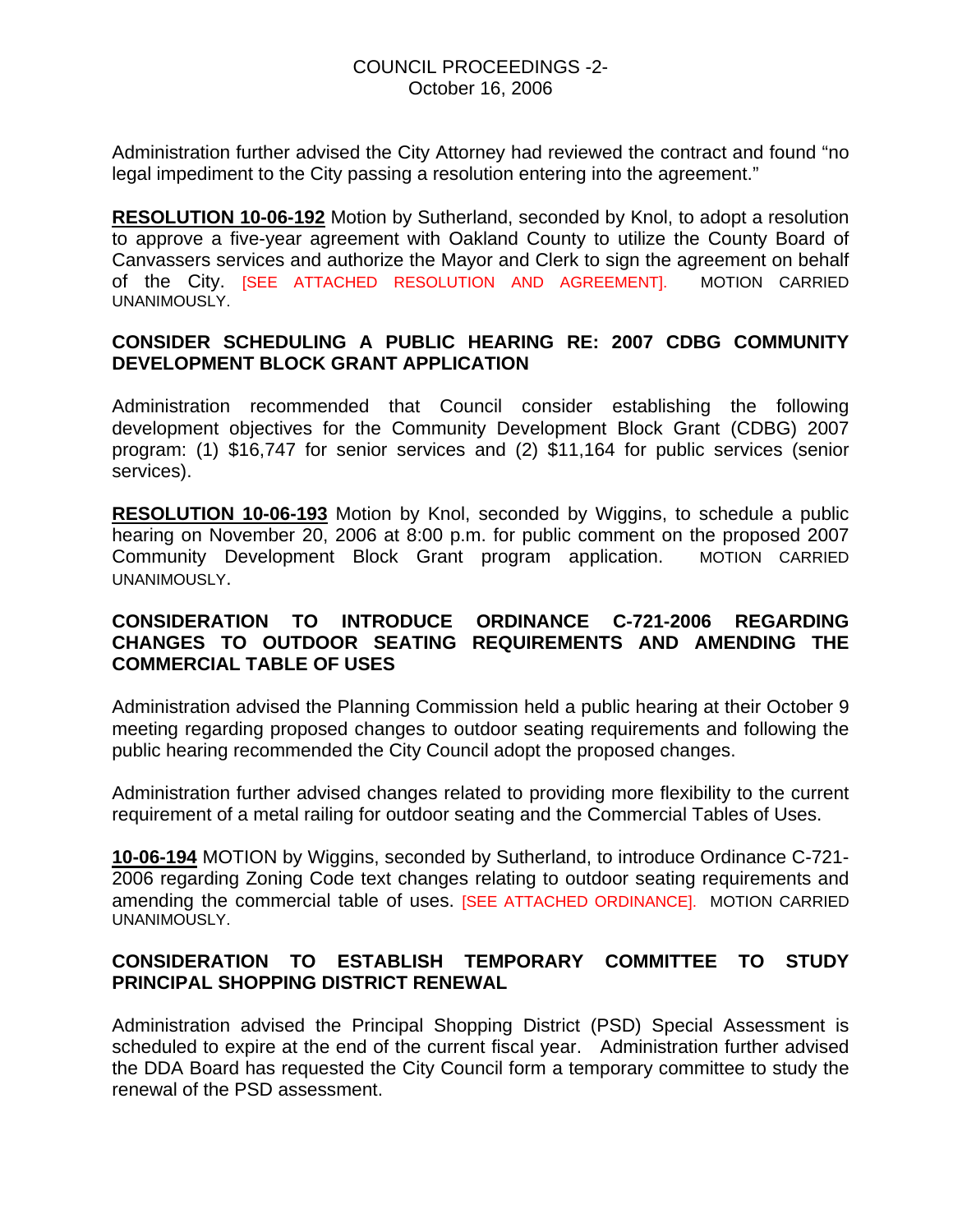Responding to a question from Council, DDA Director Knowles stated they are currently looking for an additional business owner to serve on the committee. She further responded meeting times would be set at around 8:00 a.m. and would last one hour.

Mayor McShane asked for a Council volunteer to serve on the committee. Councilmember Knol volunteered to serve and Councilmember Buck volunteered to serve as a substitute.

**10-06-195** MOTION by Sutherland, seconded by Wiggins, to establish a temporary committee to study the renewal of the Principal Shopping District special assessment levy to be comprised of the following individuals:

- DDA Director Annette Knowles
- DDA Board Member Mark Ziegler
- City Manager and DDA Board Member Vince Pastue
- Public Services Director Kevin Gushman
- City Council Member Valerie Knol
- Downtown Business Owner Karen Gura Merle Norman
- Downtown Business Owner to be determined

MOTION CARRIED UNANIMOUSLY.

### **PUBLIC COMMENT**

Hank Borgman, 34011 Grand River, referring to the CDBG program discussed earlier, expressed his concern regarding programs sponsored by the Department of Housing and Urban Development (HUD). He further expressed concern regarding planned "bumpouts" on Grand River. He informed the City that the hole at the end of his driveway, resulting from the recent MDOT road construction, has still not been repaired.

Ted Huff, 36671 Grand River, concurred with Mr. Borgman's views on subsidized housing. He recommended the City conduct a survey to determine residents' views on proposed "bump-outs."

#### **COUNCIL COMMENT**

Councilmember Buck, noting the earlier study session with the  $47<sup>th</sup>$  District Court, recognized the terrific job the Court staff is doing.

### **ADJOURNMENT**

**10-06-196** MOTION by Knol, seconded by Wiggins, to adjourn the meeting. MOTION CARRIED UNANIMOUSLY.

The meeting adjourned at 8:26 p.m.